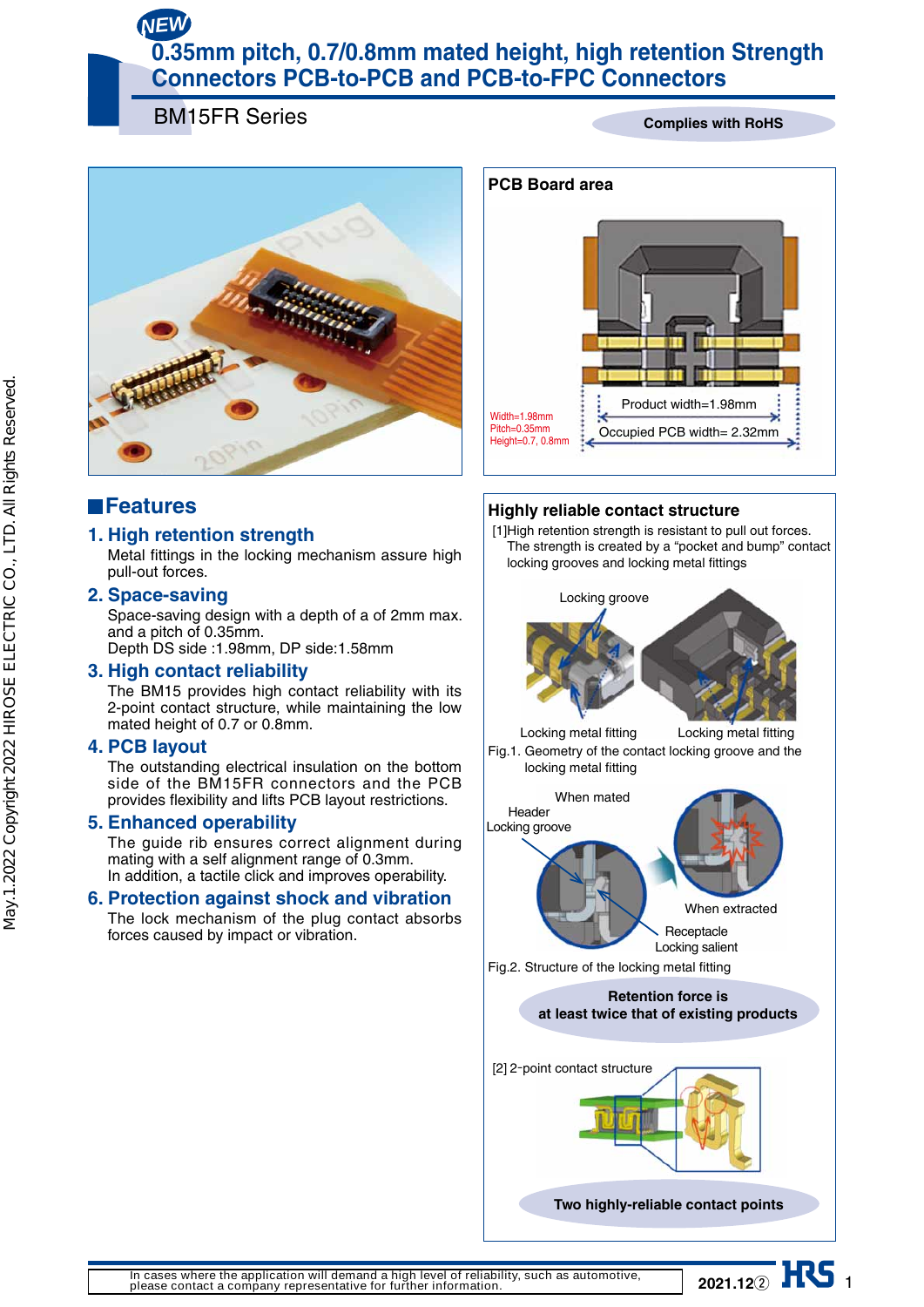## **Product specifications**

| Rated                     | Rated<br>current         |  | 0.3A       | Operation<br>temperature range                                                                             | $-35$ to 85 $\degree$ C (Note 1) |                                                                                                                                                             | Storage<br>temperature range                                                                                                       | $-10$ to 60 $\degree$ C (Note 2) |  |  |  |
|---------------------------|--------------------------|--|------------|------------------------------------------------------------------------------------------------------------|----------------------------------|-------------------------------------------------------------------------------------------------------------------------------------------------------------|------------------------------------------------------------------------------------------------------------------------------------|----------------------------------|--|--|--|
| value                     | Rated<br>Voltage         |  | AC, DC 30V | Operation humidity<br>range                                                                                | 20 to 80 % RH                    |                                                                                                                                                             | Storage humidity<br>range                                                                                                          | 40-70% RH (Note 2)               |  |  |  |
|                           | Items                    |  |            | Specifications                                                                                             |                                  | Conditions                                                                                                                                                  |                                                                                                                                    |                                  |  |  |  |
|                           | 1. Insulation resistance |  |            | Minimum of $50M\Omega$                                                                                     |                                  |                                                                                                                                                             | Measured at DC 100V                                                                                                                |                                  |  |  |  |
|                           | 2. Withstanding voltage  |  |            | No flashover or dielectric breakdown.                                                                      |                                  |                                                                                                                                                             | AC 100V for one minute                                                                                                             |                                  |  |  |  |
|                           | 3. Contact resistance    |  |            | Maximum of 100m $\Omega$                                                                                   |                                  |                                                                                                                                                             | Measured at AC20mV, 1kHz, and 1mA                                                                                                  |                                  |  |  |  |
| 4. Vibration resistance   |                          |  |            | No electrical discontinuity of $1\mu s$ or greater.                                                        |                                  |                                                                                                                                                             | Frequency: 10 to 55 Hz; half amplitude: 0.75<br>mm,<br>in 3 directions for 2 hours                                                 |                                  |  |  |  |
| 5. Moisture resistance    |                          |  |            | Contact resistance: a maximum of $100 \text{m}\Omega$ ;<br>insulation resistance: a minimum of $25M\Omega$ |                                  | Left for 96 hours at 40 °C $\pm$ 2 °C and humidity<br>of 90 to 95 $%$                                                                                       |                                                                                                                                    |                                  |  |  |  |
| 6. Temperature cycle      |                          |  |            | Contact resistance: a maximum of $100 \text{m}\Omega$ ;<br>insulation resistance: a minimum of $50M\Omega$ |                                  | (-55°C for 30 minutes $\rightarrow$ 5 to 35 °C for 10<br>minutes $\rightarrow$ 85 °C for 30 minutes $\rightarrow$ 5 to 35 °C<br>for 10 minutes) in 5 cycles |                                                                                                                                    |                                  |  |  |  |
| 7. Mating cycles          |                          |  |            | Contact resistance: a maximum of $100 \text{m}\Omega$                                                      | 10 times                         |                                                                                                                                                             |                                                                                                                                    |                                  |  |  |  |
| 8. Solder heat resistance |                          |  |            | No melting of resin parts that will effect the<br>performance.                                             |                                  |                                                                                                                                                             | Reflow: Hand soldering at the recommended<br>temperature profile with the temperature of the<br>solder iron at 350°C for 3 seconds |                                  |  |  |  |

Note 1 : Includes temperature rise caused by current flow.

Note 2 : The term "storage" refers to the long-term-storage status of unused items before mounting on the PCB. The operating temperature/humidity ranges apply to the unmated state after board mounting.

## **Material**

| ltem       | Part      | <b>Material</b> | <b>Finish</b>   | UL specification |  |
|------------|-----------|-----------------|-----------------|------------------|--|
| Receptacle | Insulator | LCP.            | <b>Black</b>    | JL94V-0          |  |
| Header     | Contact   | Phosphor bronze | plating<br>Gold |                  |  |

## **Part Number Structure**

Refer to this page for product specifications and model types.

The characteristics and specifications of the product described in this catalog are reference values. Please make sure to check the latest delivery specifications at the time of purchase.

#### **Receptacle/header**



| Series Name: BM                | 4 Stack                       |      |                   | <b>6</b> Connector type<br>DS: Double row receptacle |  |  |
|--------------------------------|-------------------------------|------|-------------------|------------------------------------------------------|--|--|
| <sup>2</sup> Series No.: 15    | Stacking height<br>Indication |      |                   |                                                      |  |  |
| <b>8</b> Shape designation     | Receptacle                    | 0.7  | 0.7 <sub>mm</sub> | DP: Double row header                                |  |  |
| Receptacle                     |                               | 0.8  | 0.8 <sub>mm</sub> | Contact pitch: 0.35mm                                |  |  |
| FR: With locking metal fitting | Header                        | None | 0.7 <sub>mm</sub> | <b>8</b> Terminal shape V: Straight SMT              |  |  |
| Header                         |                               | 0.8  | 0.8 <sub>mm</sub> | <b>O</b> Package type                                |  |  |
| FR: With locking metal fitting |                               |      |                   | (51): Embossed tape packaging                        |  |  |
|                                | <b>O</b> Number of contacts   |      |                   | (15,000 pcs/reel)                                    |  |  |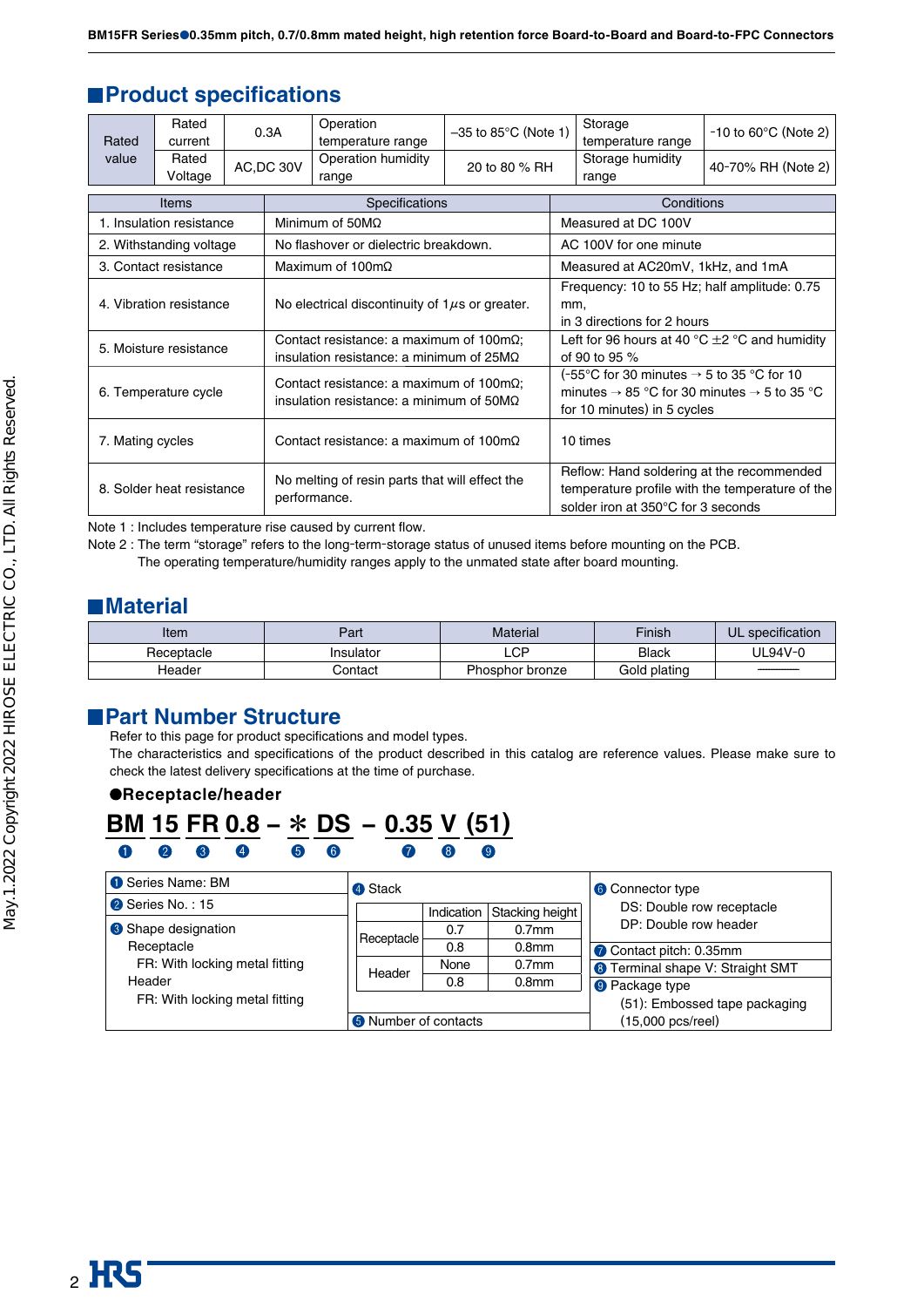# **H=0.7/0.8mm receptacle**



## **Examplement Recommended PCB layout** ■ Recommended metal mask dimensions **(mask thickness 100µm)**





[mm]

| <b>Height</b> | Part No.                 | HRS No.       | No. of contacts | A    | B    | ⌒<br>◡ | D    | F    |      | G   |
|---------------|--------------------------|---------------|-----------------|------|------|--------|------|------|------|-----|
| 0.7           | BM15FR0.7-10DS-0.35V(51) | 673-1269-051  | 10              | 4.02 | 1.4  | 0.12   | 2.88 | 2.1  | 3.66 | 0.7 |
|               | BM15FR0.8-10DS-0.35V(51) | 673-1225-5 51 | 10              | 4.02 | 1.4  |        | 2.88 | 2.1  | 3.66 |     |
| 0.8           | BM15FR0.8-20DS-0.35V(51) | 673-1227-051  | 20              | 5.77 | 3.15 | 0.12   | 4.63 | 3.85 | 5.41 |     |
|               | BM15FR0.8-22DS-0.35V(51) | 673-1220-151  | 22              | 6.12 | 3.5  |        | 4.98 | 4.2  | 5.76 | 0.8 |
|               | BM15FR0.8-24DS-0.35V(51) | 673-1229-651  | 24              | 6.47 | 3.85 |        | 5.33 | 4.55 | 6.11 |     |
|               | BM15FR0.8-30DS-0.35V(51) | 673-1244-0 51 | 30              | 7.52 | 4.9  | 0.1    | 6.38 | 5.6  | 7.16 |     |

Note 1 : This product is sold on 15,000 pcs/reel reels. Please place orders in full reel quantities.

Note 2 : This connector has no polarity.

Note 3 : Please contact our sales dept. for pin counts not listed above.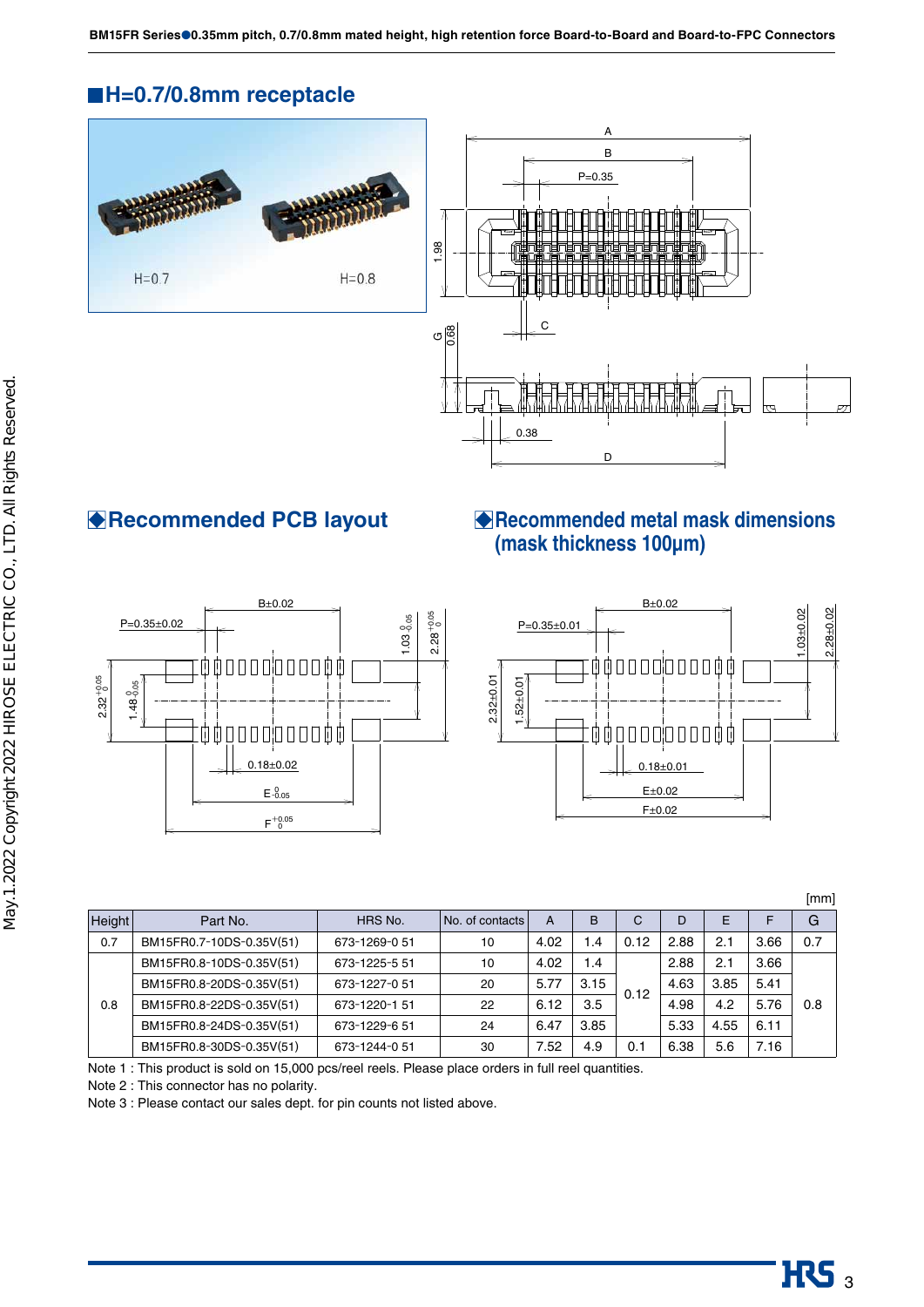**BM15FR Series**●**0.35mm pitch, 0.7/0.8mm mated height, high retention force Board-to-Board and Board-to-FPC Connectors**

# **H=0.7/0.8mm Header**







# **Recommended PCB layout Recommended metal mask dimensions (mask thickness 100µm)**



|        |                                                 |               |                 |      |      |      |      |      | [mm] |
|--------|-------------------------------------------------|---------------|-----------------|------|------|------|------|------|------|
| Height | Part No.                                        | HRS No.       | No. of contacts | A    | в    | C    | D    | E    | F    |
| 0.7    | BM15FR-10DP-0.35V(51)                           | 673-1272-5 51 | 10              | 2.92 | 1.4  | 2.5  | 1.97 | 2.8  | 0.46 |
|        | BM15FR0.8-10DP-0.35V(51)                        | 673-1226-851  | 10              | 2.92 | 1.4  | 2.5  | 1.97 | 2.8  |      |
|        | BM15FR0.8-20DP-0.35V(51)                        | 673-1228-351  | 20              | 4.67 | 3.15 | 4.25 | 3.72 | 4.55 |      |
| 0.8    | BM15FR0.8-22DP-0.35V(51)                        | 673-1224-2 51 | 22              | 5.02 | 3.5  | 4.6  | 4.07 | 4.9  | 0.62 |
|        | BM15FR0.8-24DP-0.35V(51)<br>24<br>673-1230-5 51 |               |                 | 5.37 | 3.85 | 4.95 | 4.42 | 5.25 |      |
|        | BM15FR0.8-30DP-0.35V(51)                        | 673-1243-751  | 30              | 6.42 | 4.9  | 6    | 5.47 | 6.3  |      |

Note 1 : This product is sold on 15,000 pcs/reel. Please place orders in full reel quantities.

Note 2 : This connector has no polarity.

Note 3 : Please contact our sales dept. for pin counts not listed above.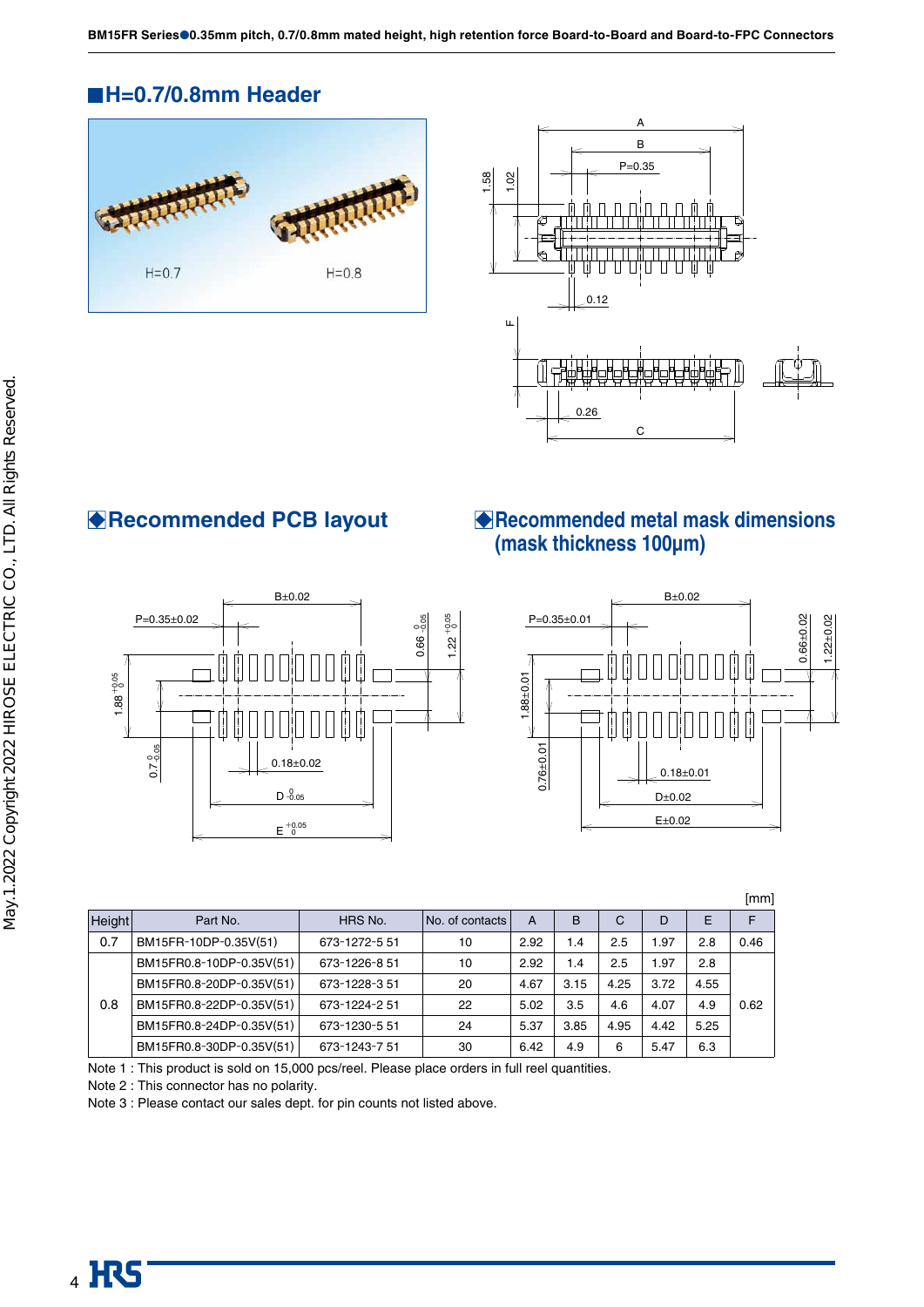# **Embossed tape dimension diagram (based on JIS C 0806)**

● Receptacle **Network in the Second Second Second Second Second Second Second Second Second Second Second Second Second Second Second Second Second Second Second Second Second Second Second Second Second Second Second Sec** 



#### **Reel dimension diagram**



[mm] Height Part No. | HRS No. | No. of contacts | J | K | L | M 0.7 BM15FR0.7-10DS-0.35V(51) 673-1269-0 51 10 10 16 7.5 0.85 17.5 0.8 BM15FR0.8-10DS-0.35V(51) 673-1225-5 51 10 16 7.5 0.95 17.5 BM15FR0.8-20DS-0.35V(51) 673-1227-0 51 20 BM15FR0.8-22DS-0.35V(51) 673-1220-1 51 22 BM15FR0.8-24DS-0.35V(51) 673-1229-6 51 24 BM15FR0.8-30DS-0.35V(51) 673-1244-0 51 30 24 11.5 21.5

| Height | Part No.                 | HRS No.       | No. of contacts | J  | κ   |      | М    |
|--------|--------------------------|---------------|-----------------|----|-----|------|------|
| 0.7    | BM15FR-10DP-0.35V(51)    | 673-1272-5 51 | 10              | 12 | 5.5 | 0.61 | 13.5 |
|        | BM15FR0.8-10DP-0.35V(51) | 673-1226-8 51 | 10              | 12 | 5.5 |      | 13.5 |
| 0.8    | BM15FR0.8-20DP-0.35V(51) | 673-1228-351  | 20              |    |     |      |      |
|        | BM15FR0.8-22DP-0.35V(51) | 673-1224-2 51 | 22              | 16 | 7.5 | 0.76 |      |
|        | BM15FR0.8-24DP-0.35V(51) | 673-1230-5 51 | 24              |    |     |      | 17.5 |
|        | BM15FR0.8-30DP-0.35V(51) | 673-1243-7 51 | 30              |    |     |      |      |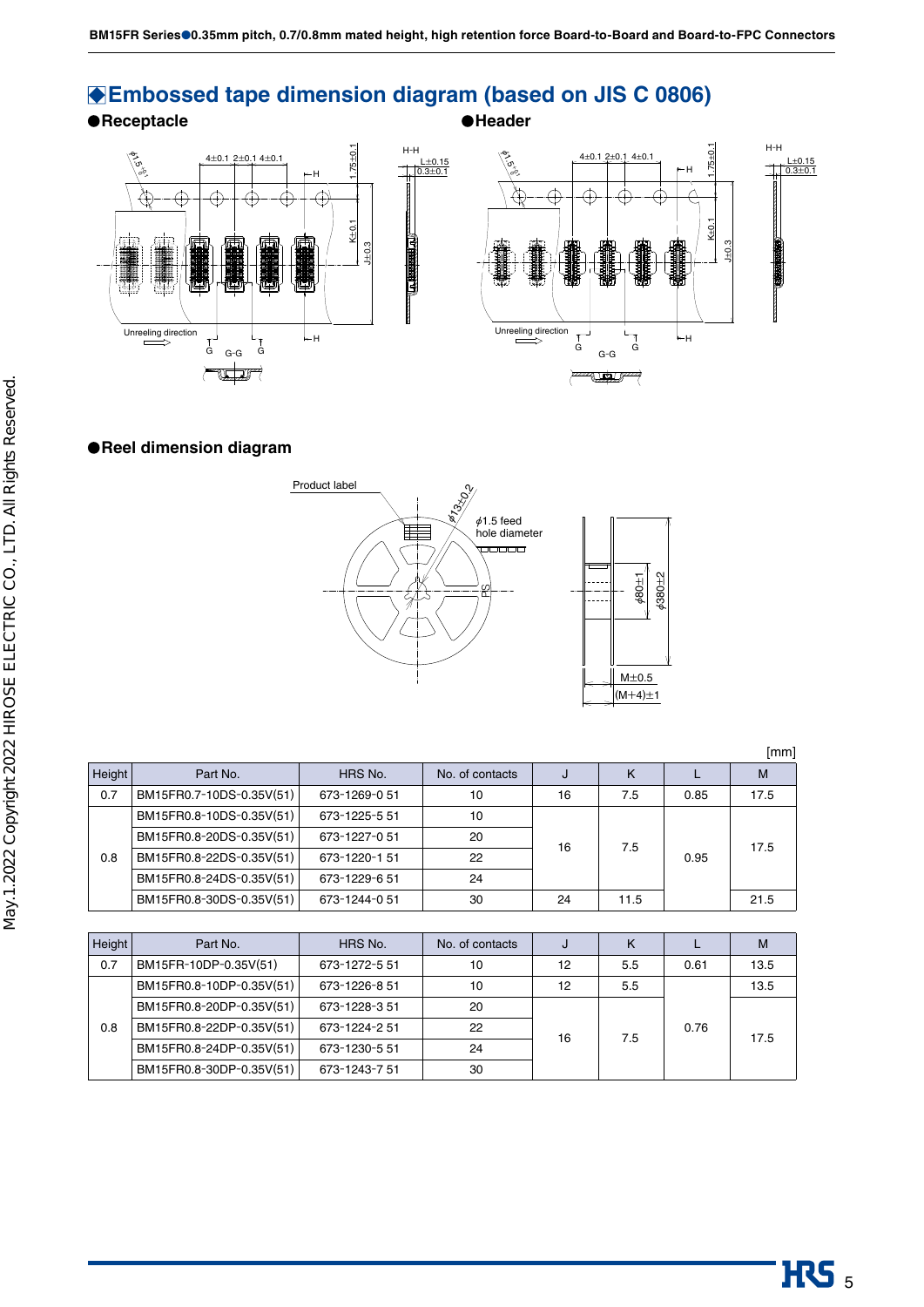# **Usage Recommendations**

| 1. Recommended                                   | MAX250℃                                                                                                                                   |  |  |  |  |  |
|--------------------------------------------------|-------------------------------------------------------------------------------------------------------------------------------------------|--|--|--|--|--|
| temperature profile                              | 250                                                                                                                                       |  |  |  |  |  |
|                                                  | 220℃                                                                                                                                      |  |  |  |  |  |
|                                                  | 220                                                                                                                                       |  |  |  |  |  |
|                                                  | 180°C<br>180                                                                                                                              |  |  |  |  |  |
|                                                  |                                                                                                                                           |  |  |  |  |  |
|                                                  | 150<br>150℃                                                                                                                               |  |  |  |  |  |
|                                                  | EMPERATURE(°C)                                                                                                                            |  |  |  |  |  |
|                                                  | 100                                                                                                                                       |  |  |  |  |  |
|                                                  |                                                                                                                                           |  |  |  |  |  |
|                                                  |                                                                                                                                           |  |  |  |  |  |
|                                                  | 25                                                                                                                                        |  |  |  |  |  |
|                                                  | 0<br>TIME(SECONDS)<br><b>MAX 60</b><br>(60 SECONDS                                                                                        |  |  |  |  |  |
|                                                  | 90~120 SECONDS<br>SECONDS<br><b>PRE-HEATING TIME</b><br>SOLDERING TIME                                                                    |  |  |  |  |  |
|                                                  | [Conditions]<br>1. Peak temperature At a peak of 250°C                                                                                    |  |  |  |  |  |
|                                                  | Minimum of 220°C<br>Maximum of 60 seconds<br>2. Heating part<br>150-180°C<br>3. Preheating part<br>90-120sec                              |  |  |  |  |  |
|                                                  | 4. Number of times Maximum of 2 times                                                                                                     |  |  |  |  |  |
|                                                  | Note 1 : Temperature is the surface temperature of the PCB in the connector lead portion area.                                            |  |  |  |  |  |
|                                                  | Note 2: When using a nitrogen reflow process, please mount the product with the oxygen<br>concentration at a minimum of 1,000 [ppm].      |  |  |  |  |  |
|                                                  | Please contact us if the concentration is below 1,000 [ppm].                                                                              |  |  |  |  |  |
| 2. Recommended hand                              |                                                                                                                                           |  |  |  |  |  |
| soldering conditions                             | Soldering iron temperature: $340 \pm 10^{\circ}$ C; soldering time: within 3 seconds.                                                     |  |  |  |  |  |
| 3. Recommended screen                            | Thickness: 0.1mm                                                                                                                          |  |  |  |  |  |
| thickness/aperture ratio<br>(pattern area ratio) | Contact aperture ratio: 95% on the DS side; 95% on the DP side, aperture ratio of the metal.<br>fitting: 100% for both DS and DP.         |  |  |  |  |  |
| 4. Warpage of the PCB                            | A maximum of 0.02mm at the center part of the connector based on both ends of the connector                                               |  |  |  |  |  |
| 5. Cleaning                                      | Not recommended. If you clean this product, please re-evaluate its performance before using it.                                           |  |  |  |  |  |
|                                                  | Cleaning may cause a change in the mating/unmating properties as well as environmental                                                    |  |  |  |  |  |
|                                                  | resistances.                                                                                                                              |  |  |  |  |  |
| 6.Notes                                          | Mating/unmating the product when it is not mounted on the PCB could cause damage or<br>deformation of the contact.                        |  |  |  |  |  |
|                                                  | ■Avoid supporting the PCB only by connectors. The board should be supported by other means<br>such as with posts and screws on the PCB.   |  |  |  |  |  |
|                                                  | ■Improper mating/unmating can cause damage to the contacts.                                                                               |  |  |  |  |  |
|                                                  | ■When hand soldering, please do not apply excess amounts of flux as this could cause flux<br>wicking.                                     |  |  |  |  |  |
|                                                  | ■This product may differ slightly in color due to production lot variability, but color variation has<br>no influence on the performance. |  |  |  |  |  |
|                                                  | Please refer to the next page for the precautions for mating/unmating.                                                                    |  |  |  |  |  |
|                                                  | ■To prevent the possibility of unmating caused by dropping, impact and routing of FPC, it is                                              |  |  |  |  |  |
|                                                  | recommended to stabilize the connector in the mated state by using housings or cushioning<br>materials.                                   |  |  |  |  |  |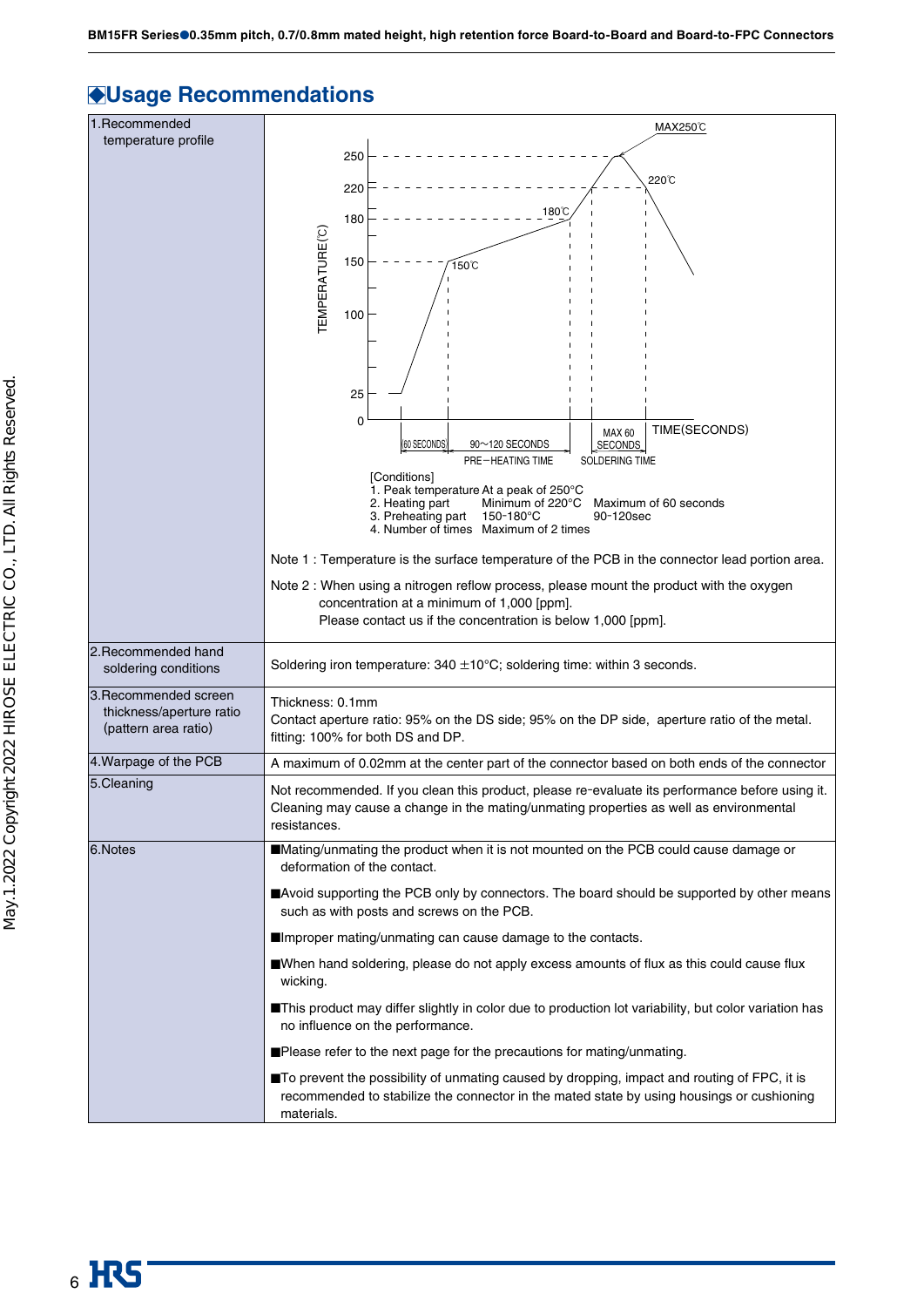#### **Notes when mating connector**



Position the two connectors together by hand for the initial mating operation. This product is equipped with a guide rib on the outer wall of the mold (blue  $+$  red areas noted in the figure above) for correct mating. Position the male side connector so that the female side connector is positioned into chamfer indicated by the blue area.



Do not apply excessive force during the initial mating operation. Too much force will cause damage and or shaving of the mold. This may lead to a failure in contact resistance.